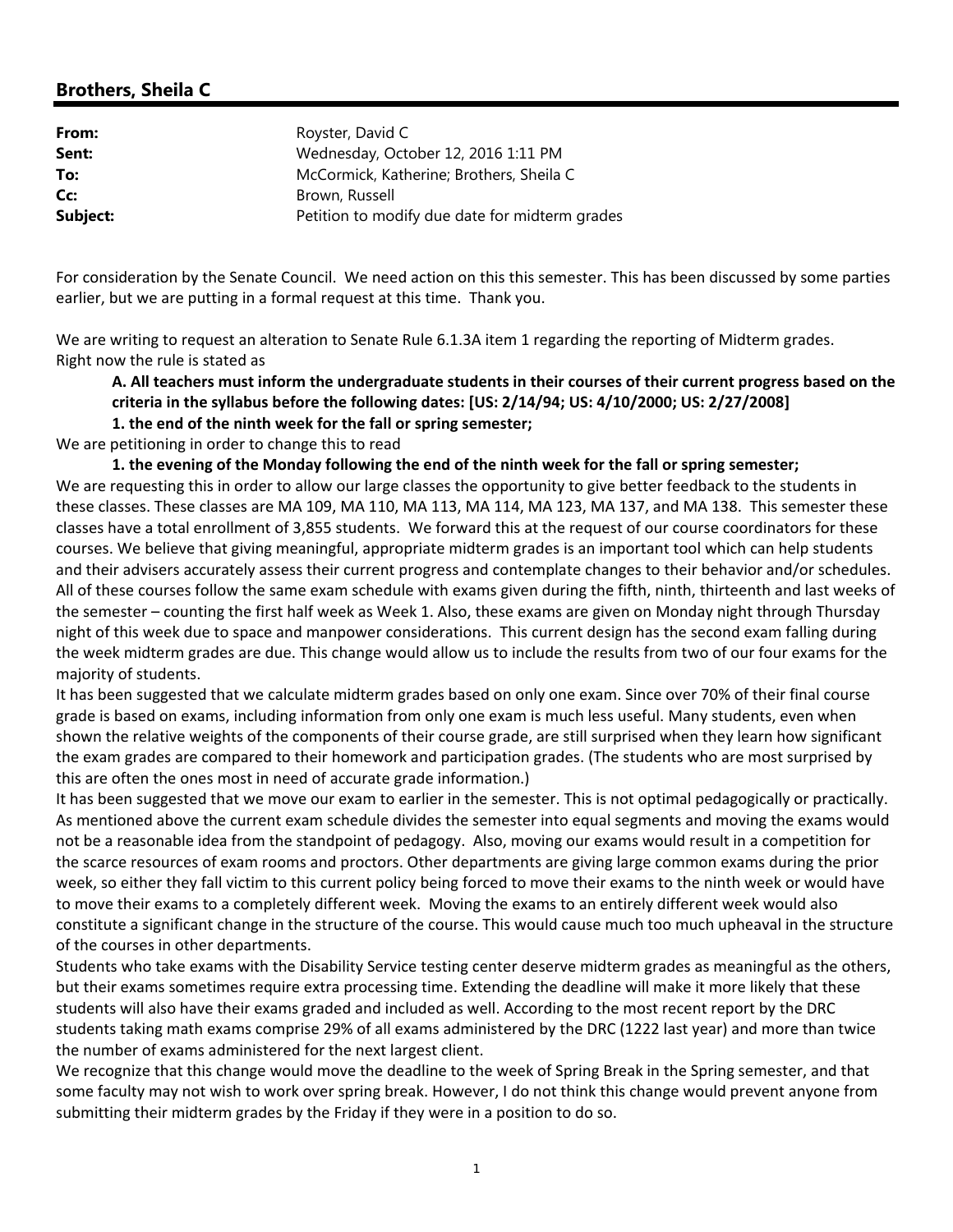There are many ideas of ways we could improve instruction for our students in our large core classes, but most of those ideas would require extra resources of time or money. Changing the midterm grade deadline seems that it would not require any extra resources, but would still allow us to provide meaningful feedback for our students without compromising our course. Moving the due date for the midterm grades should not be an imposition on anyone and will help us and other departments give students better information about their standing in their courses at midterm.

**Dr. David C. Royster Outreach Professor of Mathematics Department of Mathematics University of Kentucky 859-257-1258**